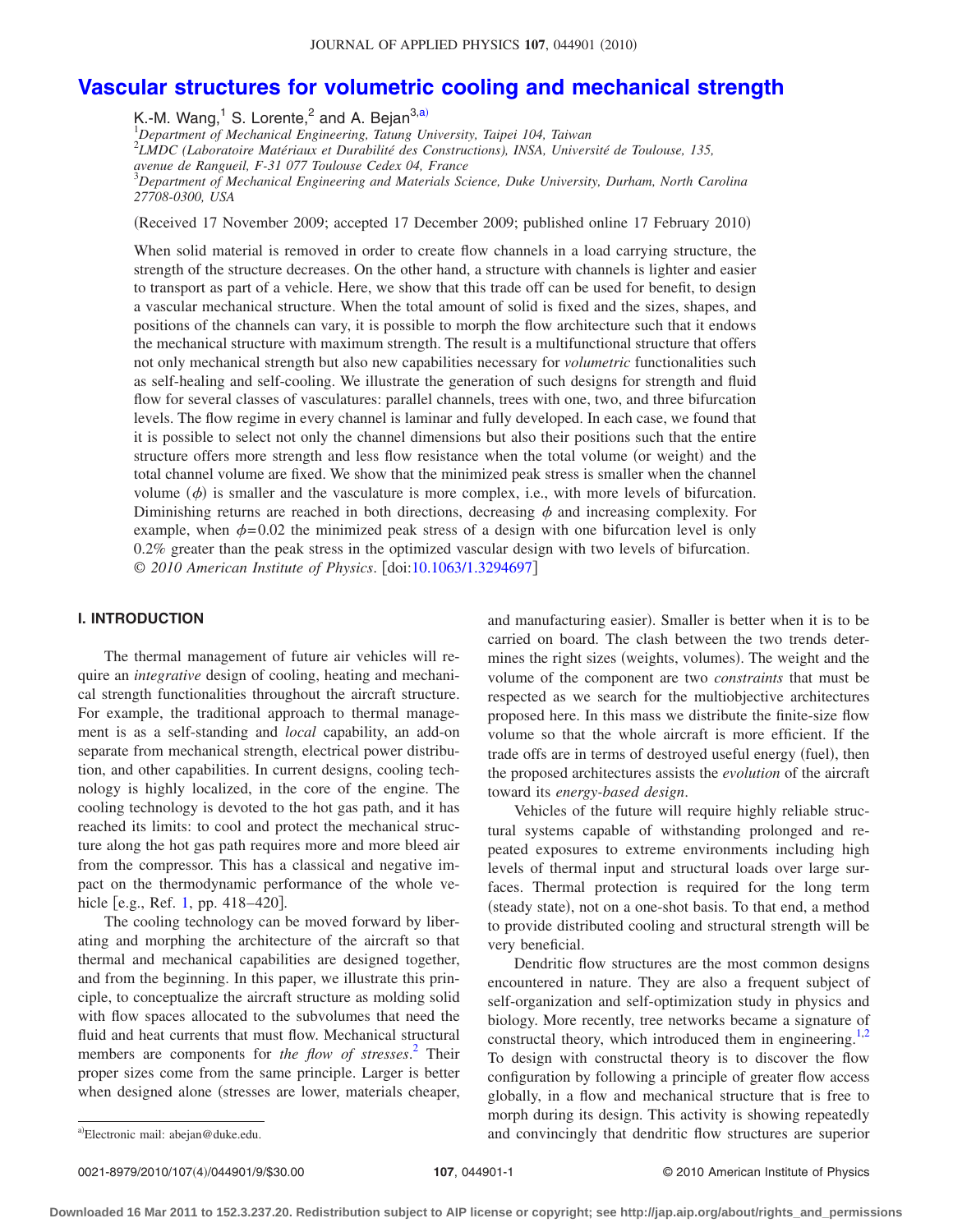<span id="page-1-0"></span>

FIG. 1. Slab with equidistant parallel channels.

to conventional arrays of parallel channels for bathing entire areas and volumes. They are superior not only for maximizing fluid transport but also for maximizing volumetric heat and mass exchange. As in the blood flow on the underside of the ear of the elephant, dendritic flow is the best way to cool a stream with a surface (or to cool a surface with a stream).

At first sight, the embedding of tree channels in a structural member seems to be detrimental. The void spaces reserved for the flowing fluid could have been used for mechanical strength, by filling it with solid that can withstand high stresses. This view is correct as stated, however, here we propose to turn it inside out and exploit it for benefit. Key is the integrative approach that we take in the design of the entire aircraft: the objective is the best vehicle, not the perfect organ or component. When the total amount of solid is fixed and the channel sizes and positions can vary, it is possible to morph the architecture so that some of its currents are impeded–heat, fluid, and stresses. The result is a multifunctional structure that offers mechanical strength and volumetric functionalities such as self-cooling, self-healing, and volume averaged transport properties that can be made to vary according to need. $3-19$  $3-19$ 

## **II. PARALLEL CHANNELS**

A simple illustration of how this trade-off leads to the channel configuration that preserves the mechanical strength properties of the wall is shown in Fig. [1.](#page-1-0) Consider a twodimensional slab with parallel channels separated by the distance B. The wall thickness is H. For simplicity assume that the channel cross-section is the rectangle  $h \times b$ .

Two objectives are in play, large mechanical strength and small flow resistance. The mechanical strength is characterized by the resistance modulus of the I-beam cross section $^{20}$ 

<span id="page-1-4"></span>
$$
W = \frac{BH^3 - bh^3}{6H}.
$$
 (1)

<span id="page-1-5"></span>The volume fraction occupied by the channels is

$$
\phi = \frac{\text{bh}}{\text{BH}}.\tag{2}
$$

For the flow resistance of a single channel of mass flow rate  $m<sub>1</sub>$  and length L we write

<span id="page-1-2"></span>
$$
\Delta P = f \frac{4L}{D_h} \frac{1}{2} \rho U^2,
$$
\n(3)

where

$$
U = \frac{\dot{m}_1}{\rho h b},\tag{4}
$$

$$
D_h = \frac{4hb}{2(h+b)},
$$
\n(5)

<span id="page-1-1"></span>
$$
f \approx \frac{h^2 + b^2}{(h + b)^2} \frac{24}{Re_{D_h}},
$$
\n(6)

<span id="page-1-3"></span>
$$
\text{Re}_{\text{D}_{\text{h}}} = \frac{\text{UD}_{\text{h}}}{\nu}.
$$
 (7)

Equation  $(6)$  $(6)$  $(6)$  is an adequate approximation for the friction factor for fully developed laminar flow through a rectangular channel (see Ref. [21,](#page-8-5) pp. 110). Combining Eqs.  $(3)$  $(3)$  $(3)$ – $(7)$  $(7)$  $(7)$ , we find

$$
\Delta P = \left(24L\nu \frac{\dot{m}_1}{B}\right) \frac{B(h^2 + b^2)}{h^3 b^3}.
$$
 (8)

The quantity inside the first set of brackets is a constant. During the bathing of a vascularized wall, the specified flow rate is the total flow rate in the L direction, not  $\dot{m}_1$ . This means that the fixed quantity is the one-channel mass flow rate per unit width B. The quantity that varies with the geometry is  $B(h^2+b^2)/h^3b^3$ , or the dimensionless function

<span id="page-1-6"></span>
$$
P = \frac{\delta(\alpha^2 + \beta^2)}{\alpha^3 \beta^3},\tag{9}
$$

where

$$
\alpha = \frac{h}{H}, \quad \beta = \frac{b}{H}, \quad \delta = \frac{B}{H}.
$$
 (10)

The corresponding dimensionless resistance modulus (stiffness) and void fraction [Eqs.  $(1)$  $(1)$  $(1)$  and  $(2)$  $(2)$  $(2)$ ] are

<span id="page-1-7"></span>
$$
S = \delta - \beta \alpha^3,\tag{11}
$$

<span id="page-1-8"></span>
$$
\phi = \frac{\alpha \beta}{\delta}.\tag{12}
$$

The challenge is to find the geometry  $(\alpha, \beta, \delta)$  that promises small P and small 1/S at the same time. To illustrate that such configurations exist, assume that  $B=H$ . This corresponds to  $B = d$  and  $H = d$ , where d is the smallest length scale of the architecture. Therefore we set  $\delta = 1$  in Eqs. ([9](#page-1-6)), ([11](#page-1-7)), and ([12](#page-1-8)), and after eliminating  $\beta$  we obtain

<span id="page-1-9"></span>
$$
P = \frac{\alpha^2}{\phi^3} + \frac{1}{\phi \alpha^2},\tag{13}
$$

<span id="page-1-10"></span>
$$
\frac{1}{\mathrm{S}} = \frac{1}{1 - \phi \alpha^2}.\tag{14}
$$

**Downloaded 16 Mar 2011 to 152.3.237.20. Redistribution subject to AIP license or copyright; see http://jap.aip.org/about/rights\_and\_permissions**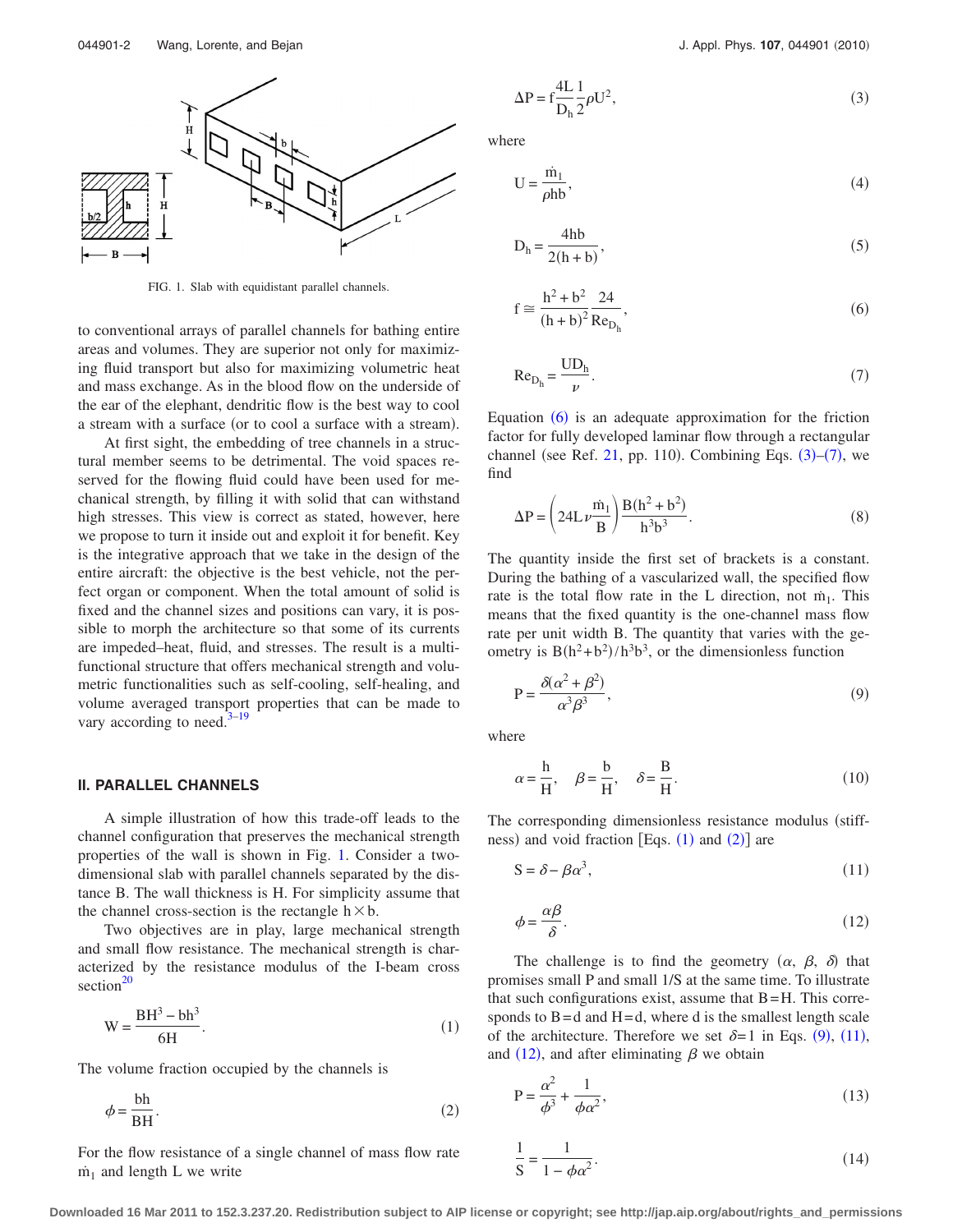<span id="page-2-0"></span>

FIG. 2. Plate with implanted left and right edges, and uniformly distributed downward force.

Equations  $(13)$  $(13)$  $(13)$  and  $(14)$  $(14)$  $(14)$  establish P as a parametric function of S<sup>-1</sup>, where the parameter  $\alpha$  covers the range  $0 \le \alpha \le 1$ . The minimum of each constant- $\phi$  curve occurs when the two terms in Eq.  $(13)$  $(13)$  $(13)$  are equal to each other. This means that the optimal channel height is

$$
\alpha = \phi^{1/2}.\tag{15}
$$

From Eq. ([12](#page-1-8)) we find that the corresponding channel width is  $\beta = \phi^{1/2}$ . In conclusion, the P minima  $(P_{\min} = 2/\phi^2)$  correspond to square channel cross sections, not slender rect-angles. Equation ([14](#page-1-10)) becomes S=1- $\phi^2$ . Eliminating  $\phi$  between P= $2/\phi^2$  and S=1- $\phi^2$ , we conclude that the minima of the constant- $\phi$  curves lie on the curve

$$
P_{\min} = \frac{2S^{-1}}{S^{-1} - 1} = \frac{2}{1 - S}.
$$
 (16)

The corresponding wall stiffness decreases monotonically as the minimized flow resistance decreases,

$$
S = 1 - \frac{2}{P_{\min}}.\tag{17}
$$

This indicates again the trade-off that exists between mechanical strength and fluid flow resistance.

## **III. TREE-SHAPED CHANNELS**

Consider next the plate with embedded flow channels shown in Fig. [2.](#page-2-0) The top figure shows the profile of the plate. The plate is implanted in the two walls shown left and right. A uniformly distributed force is applied downward on the top surface. We are interested in morphing the flow structures to minimize the loss in mechanical strength due to the presence of channels.

The plate is composed of many elemental volumes of type abcdhgfe, which is shown in more detail in Fig. [3.](#page-2-1) This elemental volume is the domain selected for numerical simulation. The dimensions of this elemental volume are  $L \times L$  $\times 0.1$ L (ab $\times$ bc $\times$ cg). One end of the flow channel (the in-

<span id="page-2-1"></span>

FIG. 3. Elemental volume of the plate shown in Fig. [2.](#page-2-0)

let) is in the middle of edge ae. The location of the other end (the outlet) is at  $x=L$ ,  $z=0.05L$  and  $0 \le y \le L$ . The following boundary conditions are specified:

- Surfaces ajid and jehi have zero displacement,  $x=0$ and  $y=0$  (no  $x$  and  $y$  displacement).
- The edge ij has fixed prescribed displacement,  $z=0$  (no z displacement).
- Surfaces abfe, bcgf, and cdhg are symmetry planes.
- Downward force F is applied uniformly on the surface efgh of the volume element.

The cross section of the channel embedded in this material is circular rather than rectangular as in Sec. II and Fig. [1.](#page-1-0) We chose circular cross sections in order to minimize stress concentrations. Yet, the lessons that we develop here with circular cross sections would be the same if we were to use rectangular cross sections.

The search is for the optimal location of the outlet so that the whole body has maximal stiffness. To achieve this, we simulated numerically the material displacement and stress fields throughout the volume occupied by solid. The conservation of momentum is expressed in terms of stresses,

<span id="page-2-2"></span>
$$
-\frac{\partial \sigma_x}{\partial x} - \frac{\partial \tau_{xy}}{\partial y} - \frac{\partial \tau_{xz}}{\partial z} = 0, \tag{18}
$$

$$
-\frac{\partial \tau_{xy}}{\partial x} - \frac{\partial \sigma_y}{\partial y} - \frac{\partial \tau_{yz}}{\partial z} = 0, \tag{19}
$$

<span id="page-2-3"></span>
$$
-\frac{\partial \tau_{xz}}{\partial x} - \frac{\partial \tau_{yz}}{\partial y} - \frac{\partial \sigma_z}{\partial z} = 0,
$$
\n(20)

where  $\sigma$  and  $\tau$  are the normal and shear stresses. The stressstrain relationship for an isotropic material is

**Downloaded 16 Mar 2011 to 152.3.237.20. Redistribution subject to AIP license or copyright; see http://jap.aip.org/about/rights\_and\_permissions**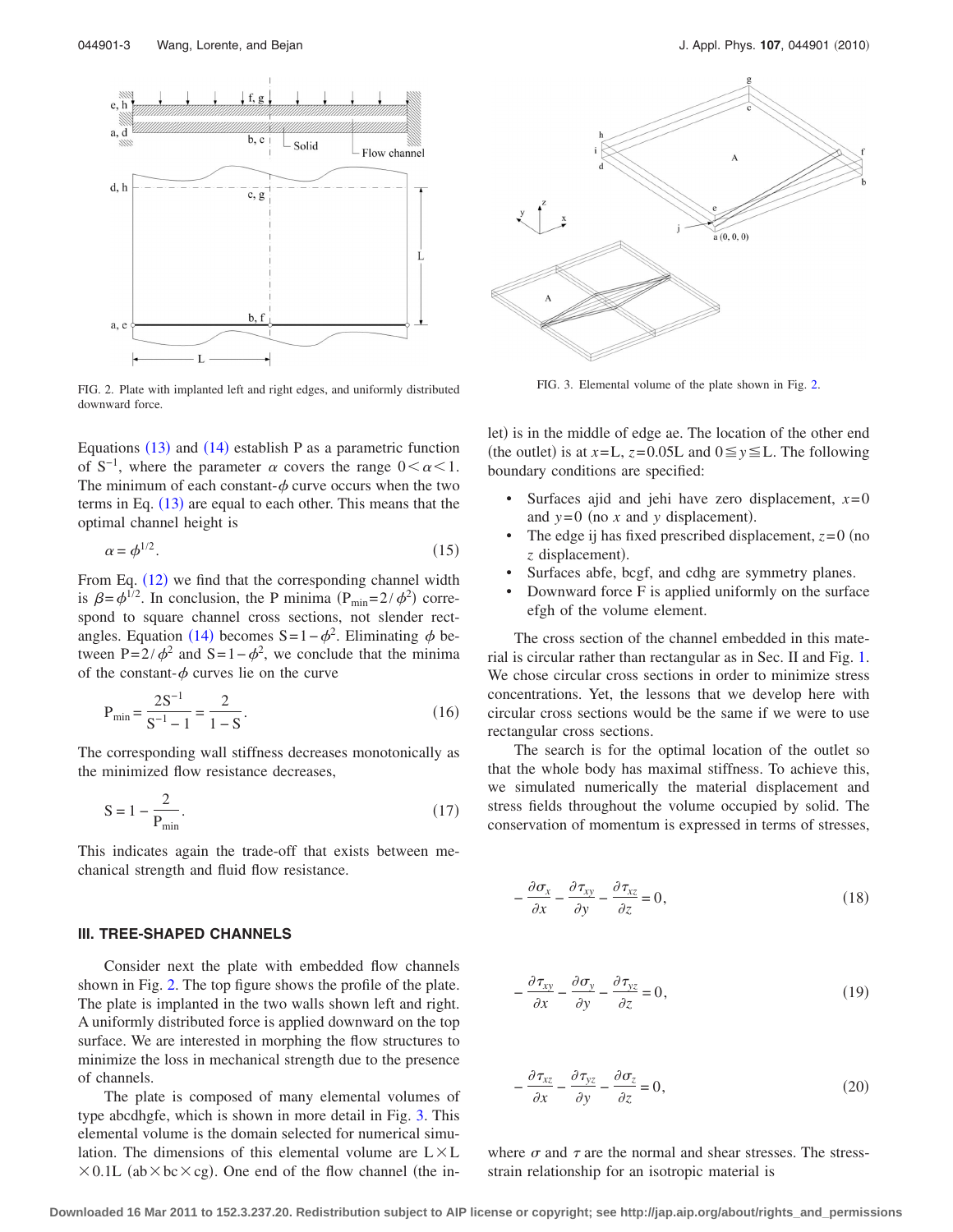<span id="page-3-1"></span>044901-4 Wang, Lorente, and Bejan

$$
\begin{bmatrix}\n\varepsilon_x \\
\varepsilon_y \\
\varepsilon_z \\
\hline\n\gamma_{xy} \\
\gamma_{yz} \\
\gamma_{yz} \\
\gamma_{xz}\n\end{bmatrix} = \frac{1}{E} \begin{bmatrix}\n1 & -\nu & -\nu & 0 & 0 & 0 \\
-\nu & 1 & -\nu & 0 & 0 & 0 \\
-\nu & -\nu & 1 & 0 & 0 & 0 \\
0 & 0 & 0 & 2(1+\nu) & 0 & 0 \\
0 & 0 & 0 & 0 & 2(1+\nu) & 0 \\
0 & 0 & 0 & 0 & 0 & 2(1+\nu)\n\end{bmatrix} \begin{bmatrix}\n\sigma_x \\
\sigma_y \\
\sigma_z \\
\tau_{xy} \\
\tau_{yz} \\
\tau_{xz}\n\end{bmatrix}
$$

where  $\varepsilon$  is the normal strain,  $\gamma$  is the shear strain, E is Young's modulus, and  $\nu$  is Poisson's ratio. The straindisplacement relationships for small displacements are

<span id="page-3-2"></span>
$$
\varepsilon_x = \frac{\partial u}{\partial x}, \quad \varepsilon_y = \frac{\partial v}{\partial y}, \quad \varepsilon_z = \frac{\partial w}{\partial z}, \tag{22}
$$

<span id="page-3-0"></span>
$$
\gamma_{xy} = \frac{\partial u}{\partial y} + \frac{\partial v}{\partial x}, \quad \gamma_{yz} = \frac{\partial v}{\partial z} + \frac{\partial w}{\partial y}, \quad \gamma_{xz} = \frac{\partial u}{\partial z} + \frac{\partial w}{\partial x}, \quad (23)
$$

where  $u$ ,  $v$ , and  $w$  are the displacements in the  $x$ ,  $y$ , and  $z$ directions, respectively. The damping effect is assumed negligible. The governing equations were nondimensionalized by defining the dimensionless variables

2010

$$
\tag{21}
$$

$$
(\tilde{u}, \tilde{v}, \tilde{w}, \tilde{x}, \tilde{y}, \tilde{z}) = (u, v, w, x, y, z) / L,
$$
\n(24)

$$
(\tilde{\sigma}, \tilde{\tau}, \tilde{E}) = (\sigma, \tau, E)L^2/F.
$$
 (25)

<span id="page-3-4"></span>Equations  $(18)$  $(18)$  $(18)$ - $(23)$  $(23)$  $(23)$  become

$$
-\frac{\partial \widetilde{\sigma}_x}{\partial \widetilde{x}} - \frac{\partial \widetilde{\tau}_{xy}}{\partial \widetilde{y}} - \frac{\partial \widetilde{\tau}_{xz}}{\partial \widetilde{z}} = 0, \tag{26}
$$

$$
-\frac{\partial \widetilde{\tau}_{xy}}{\partial \widetilde{x}} - \frac{\partial \widetilde{\sigma}_y}{\partial \widetilde{y}} - \frac{\partial \widetilde{\tau}_{yz}}{\partial \widetilde{z}} = 0, \tag{27}
$$

$$
-\frac{\partial \widetilde{\tau}_{xz}}{\partial \widetilde{x}} - \frac{\partial \widetilde{\tau}_{yz}}{\partial \widetilde{y}} - \frac{\partial \widetilde{\sigma}_z}{\partial \widetilde{z}} = 0, \tag{28}
$$

 $,$  (29)

 $(29)$ 

$$
\begin{bmatrix}\n\varepsilon_x \\
\varepsilon_y \\
\varepsilon_z \\
\gamma_{xy} \\
\gamma_{yz} \\
\gamma_{xz}\n\end{bmatrix} = \frac{1}{\tilde{E}} \begin{bmatrix}\n1 & -\nu & -\nu & 0 & 0 & 0 \\
-\nu & 1 & -\nu & 0 & 0 & 0 \\
-\nu & -\nu & 1 & 0 & 0 & 0 \\
0 & 0 & 0 & 2(1+\nu) & 0 & 0 \\
0 & 0 & 0 & 0 & 2(1+\nu) & 0 \\
0 & 0 & 0 & 0 & 0 & 2(1+\nu)\n\end{bmatrix} \begin{bmatrix}\n\tilde{\sigma}_x \\
\tilde{\sigma}_y \\
\tilde{\sigma}_z \\
\tilde{\tau}_{xy} \\
\tilde{\tau}_{yz} \\
\tilde{\tau}_{xz}\n\end{bmatrix}
$$

$$
\varepsilon_x = \frac{\partial \tilde{u}}{\partial \tilde{x}}, \quad \varepsilon_y = \frac{\partial \tilde{v}}{\partial \tilde{y}}, \quad \varepsilon_z = \frac{\partial \tilde{w}}{\partial \tilde{z}}, \tag{30}
$$

$$
\gamma_{xy} = \frac{\partial \widetilde{u}}{\partial \widetilde{y}} + \frac{\partial \widetilde{v}}{\partial \widetilde{x}}, \quad \gamma_{yz} = \frac{\partial \widetilde{v}}{\partial \widetilde{z}} + \frac{\partial \widetilde{w}}{\partial \widetilde{y}}, \quad \gamma_{xz} = \frac{\partial \widetilde{u}}{\partial \widetilde{z}} + \frac{\partial \widetilde{w}}{\partial \widetilde{x}}.
$$
 (31)

Numerical simulations were conducted in the dimensionless parametric domain represented by  $\widetilde{E} = 2 \times 10^5$ ,  $\nu = 0.33$ , an elemental volume of size  $1 \times 1 \times 0.1$  and the uniformly distributed downward force 1. For example, these dimensionless parameters correspond to  $L=1$  m and  $F/L^2$  $= 10^6$  Pa when  $E = 2 \times 10^{11}$  Pa. The von Mises stress is used as the yield criterion,

$$
\tilde{\sigma}_{vM} = 2^{-1/2} [(\tilde{\sigma}_x - \tilde{\sigma}_y)^2 + (\tilde{\sigma}_y - \tilde{\sigma}_z)^2 + (\tilde{\sigma}_z - \tilde{\sigma}_x)^2]^{1/2},
$$
 (32)

<span id="page-3-3"></span>and the objective of the search is to find configurations with smaller and smaller  $\tilde{\sigma}_{vM}$ . The computations were performed using a finite-element package $^{22}$  with geometric multigrid linear system solver, SOR presmoother, SORU postsmoother, and UMFPACK for coarse solver. In order to verify that the solution is independent of grid size, the degrees of freedom (DOF, which increase as the number of elements increases) solved by the solver were increased in steps of 20% until the changes in maximum *z*-displacements and maximum von Mises stresses on the plane bcgf were within 1%. The adaptive mesh refinement provided by COMSOL was utilized to improve the mesh refinement efficiency. The rough global minimum method was selected for the element selection method. The required mesh numbers varied from case to case; however, the minimum number of DOF solved by the solver was 76 656.

# **IV. MECHANICAL STRENGTH**

Consider first the single channel flow structure shown in Fig. [3.](#page-2-1) The *y* location of the outlet can vary. The porosity  $\phi = V_{channel}/V_{total}$  is a fixed parameter, therefore the channel

**Downloaded 16 Mar 2011 to 152.3.237.20. Redistribution subject to AIP license or copyright; see http://jap.aip.org/about/rights\_and\_permissions**

 $\overline{1}$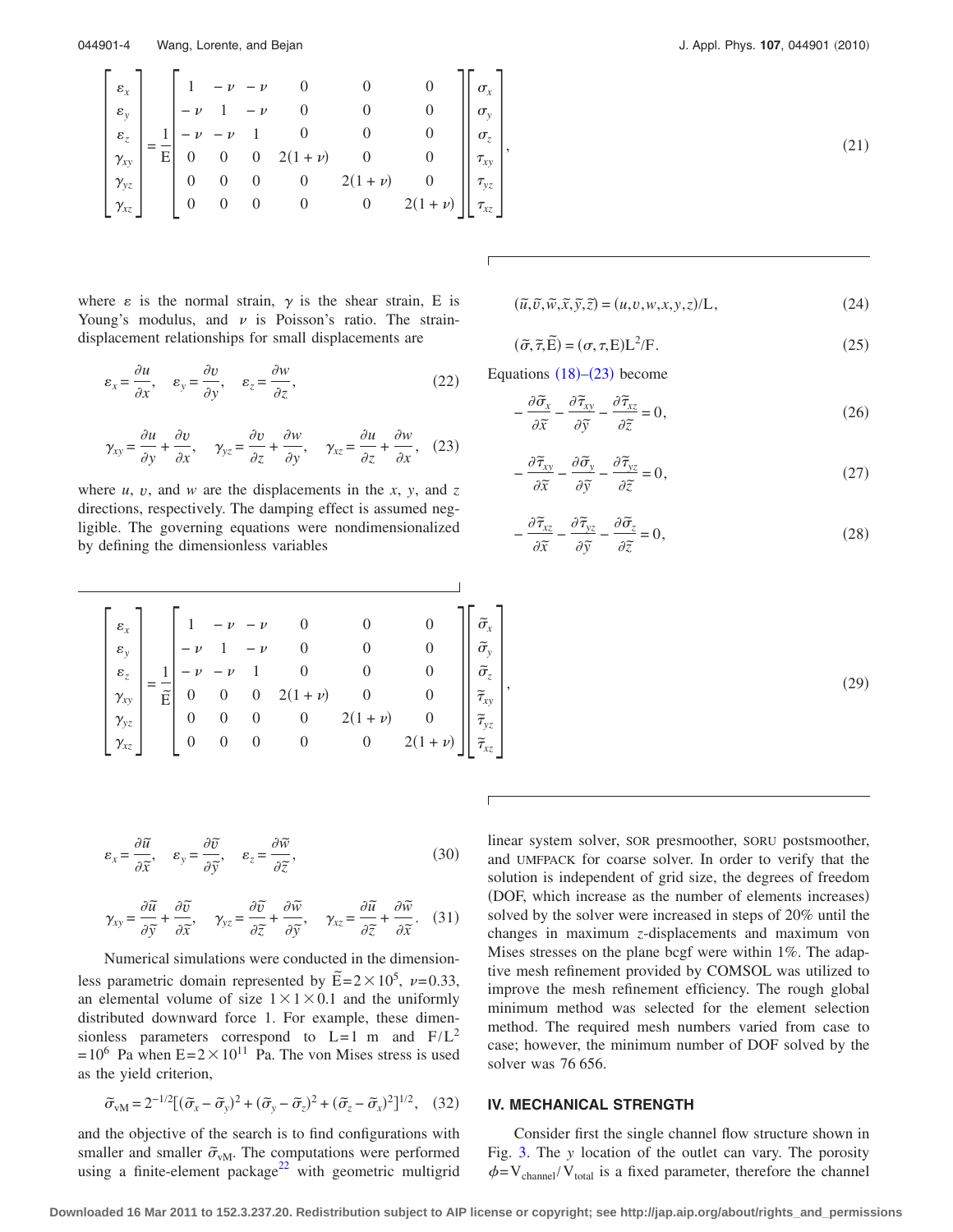<span id="page-4-0"></span>

FIG. 4. (Color online) (a) Stress distribution in the deformed plate, and (b) *z*-displacement distribution (*y*=0.2).

thicknesses will vary as the outlet *y* location changes. Figure  $4(a)$  $4(a)$  shows the color contour plot of the von Mises stress on the deformed shape volume element when the is outlet at *y* = 0.2. The edges eh, ji, and ad are regions of high stresses, and the edge ji is suffering from the singularity problem indicating that the more meshes we concentrate on the edge ji, the higher the stress we will calculate. According to the Saint Venant's principle, the singularity has no effect on the stress that is far away from the immediate region where the singularity occurs. Therefore we focus on the second high stress area, the plane bcgf. The objective is to find the optimal *y* location of the outlet so that the maximum stress in plane bcgf is minimal. In Fig.  $4(b)$  $4(b)$  we show the color distribution of *z* displacement when the outlet is at *y*= 0.2.

Six outlet locations are considered,  $y=0$ , 0.2, 0.4, 0.6, 0.8, and 1. Figure [5](#page-4-1) shows the maximum von Mises stress in the plane bcgf for five different porosities,  $\phi = 0.01, 0.02$ , 0.03, 0.05, and 0.07. The results show that the *y*= 0.2 case provides the lowest maximum stress, that is, the highest mechanical strength, when  $\phi = 0.01$ , 0.02, 0.03, and 0.05. With  $\phi$ = 0.07, the *y*=1 case is the best design. The worst case belongs to the *y*=1 design with  $\phi$ =0.01. In the case of  $\phi$  $= 0.02$  and 0.03, the  $y=0$  position is the worst. For  $\phi = 0.05$ and 0.07, the worst cases are  $y=0.8$  and  $y=0.2$ , respectively.

Important is to discover not only the best design but also the reduction in the maximum stress. The best configurations offer reductions of 1.3%, 6.3%, 53.8%, 19.4%, and 29.6% in the maximum stresses (relative to the worst designs) when  $\phi$ = 0.01, 0.02, 0.03, 0.05, and 0.07, respectively. This shows again the importance of morphing the flow architecture while placing more materials where material is needed.

<span id="page-4-1"></span>

FIG. 5. Maximum stress in the plane bcgf of all the designs when  $\phi$ = 0.01, 0.02, and 0.03.

#### **V. ONE BIFURCATION LEVEL**

Next, we extended the search for maximum-strength structures by considering more complex flow configurations. In Fig. [6](#page-4-2) the structure has one bifurcation, and there are three channel sizes,  $L_1$ ,  $D_1$ ,  $L_2$ ,  $D_2$ ,  $L_3$ , and  $D_3$ . Preliminary work on this configuration (Ref.  $2$ , Problem 4.4) showed that the *y*-shaped flow structure has minimal flow resistance at fixed flow volume when its dimensions obey the proportions

<span id="page-4-2"></span>

FIG. 6. Plate with channels with one bifurcation level.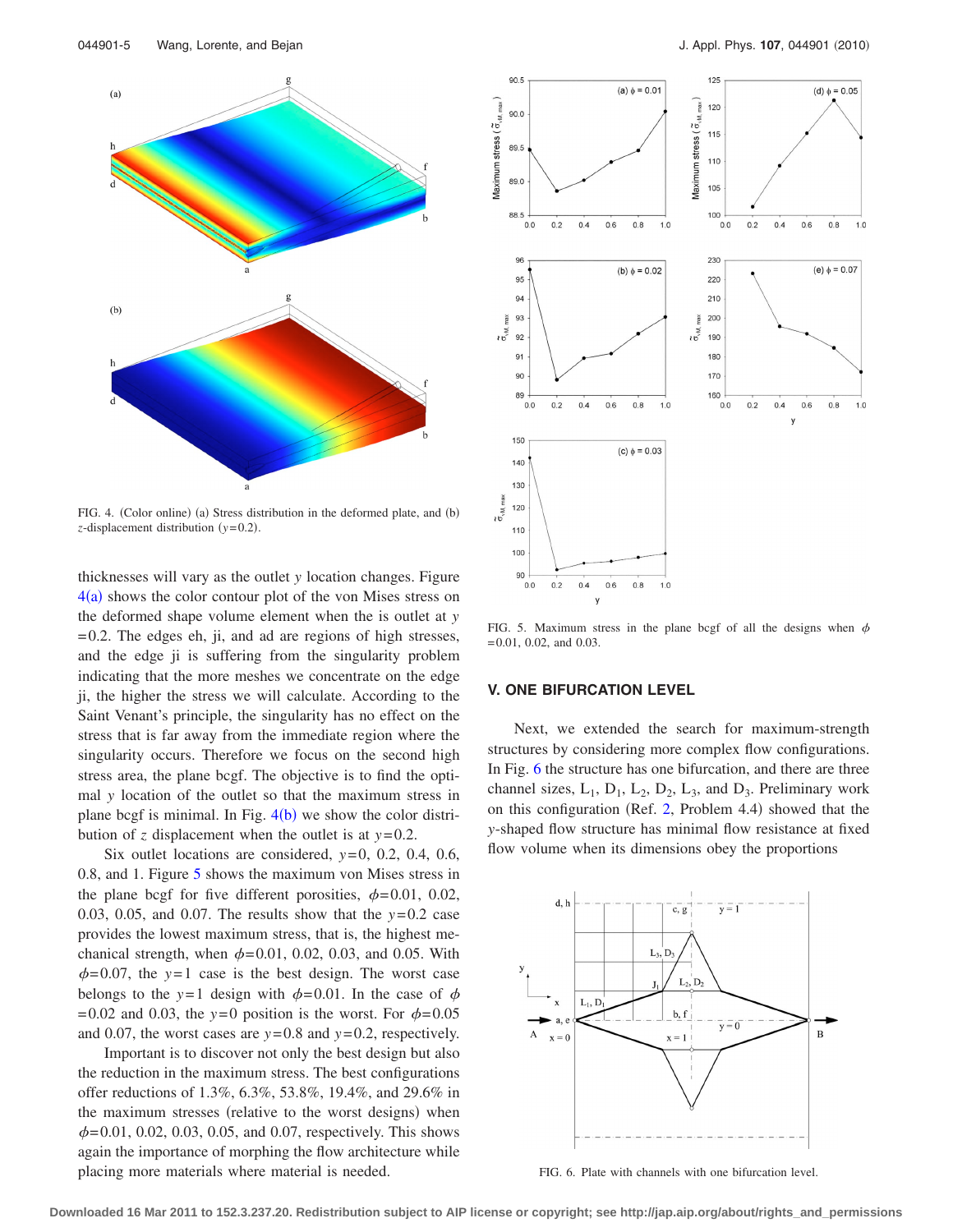<span id="page-5-0"></span>

<span id="page-5-2"></span>FIG. 7. Variation in the maximum stress with the location of junction  $J_1$ .

$$
\frac{D_1}{D_2} = \left[1 + \left(\frac{L_3}{L_2}\right)^3\right]^{1/3},
$$
\n(33)

<span id="page-5-3"></span>
$$
\frac{D_2}{D_3} = \frac{L_2}{L_3}.
$$
\n(34)

The locations of the outlets are fixed at  $(x, y) = (1, 0.25)$  and  $(1,0.75)$ . Free to change is the location of the junction  $(J_1)$ . To start the search for the design with the lowest stress, we divide the elemental volume into 16 square blocks. Each block has the size  $0.25 \times 0.25 \times 0.1$ . Nine locations of J<sub>1</sub> are studied, their coordinates being a combinations of *x*= 0.25, 0.5, and 0.75, and *y*= 0.25, 0.5, and 0.75.

The maximum stresses reported in Fig. [7](#page-5-0) reveal that  $J_1$  at  $(x, y) = (0.75, 0.25)$  is the worst. This design is the one illus-trated in Fig. [6.](#page-4-2) The best location of  $J_1$  is at  $(x, y)$  $=(0.25, 0.75)$  when  $\phi = 0.01$ , and it migrates to  $(x, y)$  $(0.25, 0.5)$  when the porosity increases to 0.03. The advantage of using the best configuration is a 1.5%, 6.6%, 12.7%, 66%, and 106% reduction in the maximum stress relative to the worst cases, as the porosity changes from 0.01, 0.02, 0.03, 0.05, and finally 0.07.

#### **VI. TWO BIFURCATION LEVELS**

The features of the designs with two bifurcations are shown in Fig. [8.](#page-5-1) Four outlets are placed at  $(x, y)$  $=(1, 0.125), (1, 0.375), (1, 0.625),$  and  $(1, 0.875)$ . The loca-

<span id="page-5-1"></span>

FIG. 8. Embedded tree-shaped flow structure with two bifurcation levels.

tions of junctions  $J_2$  and  $J_3$  are fixed at  $(x, y) = (0.75, 0.25)$ and  $(0.75, 0.75)$ . The dimensions of channels  $1-3$  are determined using Eqs.  $(33)$  $(33)$  $(33)$  and  $(34)$  $(34)$  $(34)$ . The dimensions of channels 4–7 are based on the same principle, namely, minimal global flow resistance at fixed flow volume,

$$
\frac{D_2}{D_4} = \left[1 + \left(\frac{L_5}{L_4}\right)^3\right]^{1/3}, \quad \frac{D_4}{D_5} = \frac{L_4}{L_5},\tag{35}
$$

<span id="page-5-4"></span>
$$
\frac{D_3}{D_6} = \left[1 + \left(\frac{L_7}{L_6}\right)^3\right]^{1/3}, \quad \frac{D_6}{D_7} = \frac{L_6}{L_7}.
$$
 (36)

We studied six locations for the junction  $J_1$ , each being a combination of *x*= 0.25 and 0.5 and *y*= 0.25, 0.5, and 0.75, and searched for the location that offers the lowest maximum stress.

We show in Fig. [9](#page-6-0) the maximum stresses in designs with  $\phi$ = 0.01, 0.02, 0.03, 0.05, and 0.07. The J<sub>1</sub> located at  $(x, y)$  $(0.5, 0.25)$  yields the highest maximum stress among the six locations while the best location is at  $(x, y)$  $=(0.25, 0.75)$ . When the porosity is less than 0.03, the improvement in adopting the best location offers a stress reduction of less than 1%. However, the trend confirms the need to adopt a designed configuration, as the best design of Fig.  $9(e)$  $9(e)$  offers a 6.8% reduction in the maximum stress. The optimized configurations with one and two bifurcation levels are illustrated in Fig. [10](#page-6-1) by showing the contour plot of the von Mises stress distribution on the elemental volumes with deformation.

#### **VII. THREE BIFURCATION LEVELS**

The design with three bifurcations is shown in Fig. [11.](#page-6-2) We fixed  $J_2$  and  $J_3$  at  $x=0.5$ ,  $y=0.25$  and 0.75;  $J_4$ ,  $J_5$ ,  $J_6$ , and J7 at *x*= 0.75, *y*= 0.125, 0.375, 0.625, and 0.875. The *x* location of  $J_1$  was fixed at 0.25, and the *y* locations of  $J_1$  are 0.25, 0.5, and 0.75. The dimensions of channels 1–7 are the same as in Eqs.  $(33)$  $(33)$  $(33)$ – $(36)$  $(36)$  $(36)$ . The dimensions of channels 8–15 are such that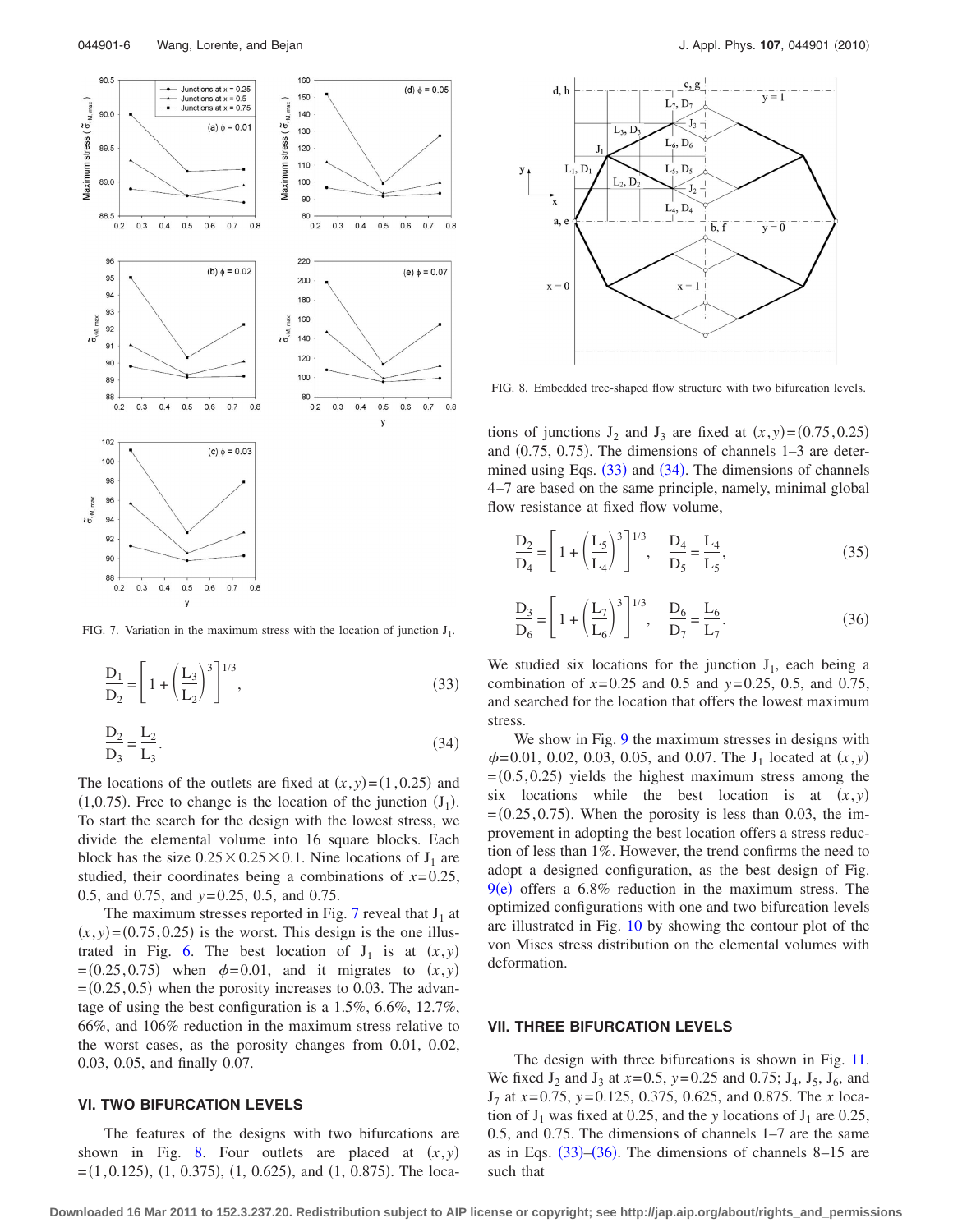<span id="page-6-0"></span>

FIG. 9. Maximum stresses in the design of Fig. [8](#page-5-1) when  $\phi = 0.01, 0.02, 0.03$ , 0.05, and 0.07.

$$
\frac{D_4}{D_8} = \left[1 + \left(\frac{L_9}{L_8}\right)^3\right]^{1/3}, \quad \frac{D_8}{D_9} = \frac{L_8}{L_9},\tag{37}
$$

$$
\frac{D_5}{D_{10}} = \left[1 + \left(\frac{L_{11}}{L_{10}}\right)^3\right]^{1/3}, \quad \frac{D_{10}}{D_{11}} = \frac{L_{10}}{L_{11}},\tag{38}
$$

$$
\frac{D_6}{D_{12}} = \left[1 + \left(\frac{L_{13}}{L_{12}}\right)^3\right]^{1/3}, \quad \frac{D_{12}}{D_{13}} = \frac{L_{12}}{L_{13}},\tag{39}
$$

$$
\frac{D_7}{D_{14}} = \left[1 + \left(\frac{L_{15}}{L_{14}}\right)^3\right]^{1/3}, \quad \frac{D_{14}}{D_{15}} = \frac{L_{14}}{L_{15}}.
$$
 (40)

We are interested in the *y* location of  $J_1$  that provides the lowest maximum stress. Figure [12](#page-7-0) shows that the best *y* location is 0.75 and the worst one is 0.25, and the improvement of adopting the best design is less than 1% in the reduction of maximum stress of the worst case.

In Fig. [13](#page-7-1) we show that when the porosity is higher than 0.02, the optimized tree-shaped configurations are helpful in reducing the maximum stresses. The higher the porosity, the more improvement in the maximum stress reduction we can expect from adopting designed tree-shaped configurations.

In Fig. [14](#page-7-2) we summarize the results in terms of global fluid-flow performance. The flow along every channel is in the Poiseuille regime, and the junction losses are negligible. The global flow resistance is evaluated from

<span id="page-6-1"></span>

FIG. 10. (Color online) Stress distribution in the optimized configurations when  $\phi = 0.03$ , (a) one bifurcation level, and (b) two bifurcation levels.

<span id="page-6-3"></span>
$$
\frac{\Delta P}{m} = \frac{128\nu d}{\pi D_h^4},\tag{41}
$$

where  $\nu$  is the kinematic viscosity, d is the channel length, m $\dot{}$ is the mass flow rate, and  $D_h$  is the hydraulic diameter. Equation  $(41)$  $(41)$  $(41)$  was nondimensionalized by defining the dimensionless variables

$$
\Delta \widetilde{P} = \Delta P / (128 \pi \nu \dot{m}_{\text{total}} / 4 \times 10^{-6} \times L^3), \tag{42}
$$

$$
\tilde{\mathbf{d}} = \mathbf{d}/\mathbf{L},\tag{43}
$$

$$
\widetilde{m} = \dot{m}/\dot{m}_{total},\tag{44}
$$

<span id="page-6-2"></span>

FIG. 11. Flow structure with three levels of bifurcation.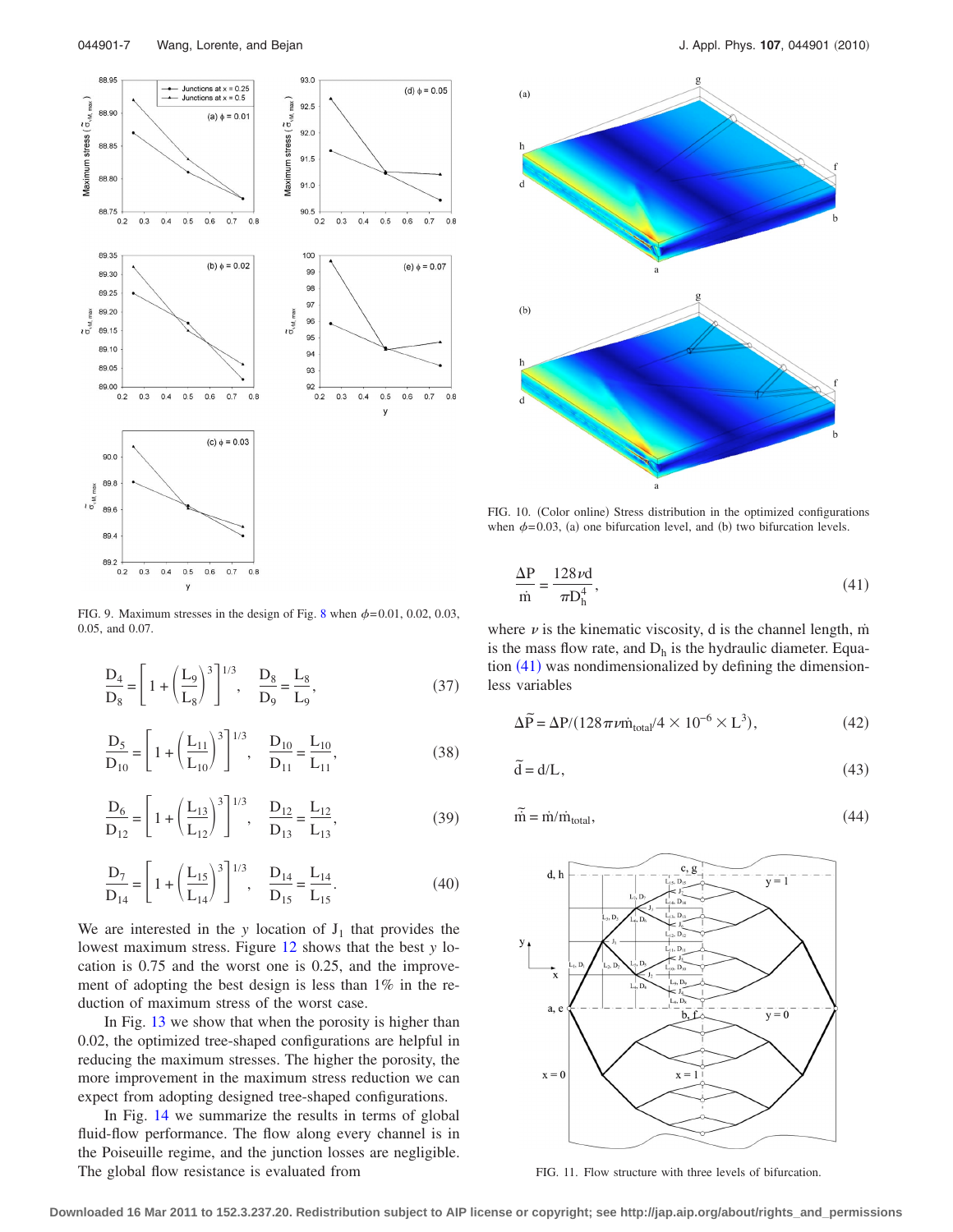<span id="page-7-0"></span>

FIG. 12. The effect of the position  $y$  of junction  $J_1$  on the maximum stresses in the design of Fig. [11.](#page-6-2)

$$
\widetilde{D}_h = D_h / (\sqrt{4 \times 10^{-3}/\pi} \times L),\tag{45}
$$

where m<sub>total</sub> is the total mass flow rate, which is specified. Equation ([41](#page-6-3)) becomes

$$
\frac{\Delta \widetilde{P}}{\widetilde{m}} = \frac{\widetilde{d}}{\widetilde{D}_h^4},\tag{46}
$$

and the global flow resistance  $\Delta \tilde{P}/\tilde{m}$  is plotted in Fig. [14.](#page-7-2) We see that the design with one bifurcation level has the lowest global flow resistance. The advantages of using free-shaped channels diminish as the porosity increases, however, trees offer lower global flow resistances than the single channel configuration.

## **VIII. CONCLUSIONS**

In this paper, we proposed a design-generation opportunity for structural members with multiple functions such as

<span id="page-7-1"></span>

FIG. 13. Minimized maximum stresses of zero-, one-, two-, and threebifurcation flow structures.

<span id="page-7-2"></span>

FIG. 14. The global flow resistances of the configurations presented in Fig. [13.](#page-7-1)

volumetrically distributed cooling, self-healing and variable properties (e.g., effective thermal conductivity). The design concept is to endow the structural member with an embedded vasculature consisting of dentritic channels with multiple length scales and levels of bifurcation. The evolutionary search for such designs is driven by two objectives simultaneously: greater global mechanical resistance and reduced global fluid-flow resistance. This two-objective direction represents a departure from the current state of vascular design, where flow architectures are generated usually by pursuing a single global flow resistance.<sup>2</sup>

We illustrated the generation of vascular designs for strength and fluid flow for several classes of vasculatures, from the simplest to the more complex: parallel channels (Fig. [1](#page-1-0)), trees with one bifurcation level (Fig.  $6$ ), two bifur-cation levels (Fig. [8](#page-5-1)), and three bifurcation levels (Fig. [11](#page-6-2)). The flow regime in every channel is laminar and fully developed. In each case, we found that it is possible to select not only the channel dimensions but also their positions such that the entire structure offers more strength and less flow resistance when the total volume (or weight) and the total channel volume are fixed. The graphic summary of these results (Fig. [13](#page-7-1)) shows that the minimized peak stress is smaller when the channel volume  $(\phi)$  is smaller and when the vasculature is more complex, i.e., with more levels of bifurcation. Diminishing returns are reached in both direction, decreasing  $\phi$ , and increasing the complexity. For example, when  $\phi = 0.02$ , the minimized peak stress of a design with one bifurcation level is comparable with (i.e., only 0.2% greater than) the peak stress in the optimized vascular design with two levels of bifurcation.

## **ACKNOWLEDGMENTS**

This work was supported by a grant from the U.S. Air Force Office of Scientific Research.

**Downloaded 16 Mar 2011 to 152.3.237.20. Redistribution subject to AIP license or copyright; see http://jap.aip.org/about/rights\_and\_permissions**